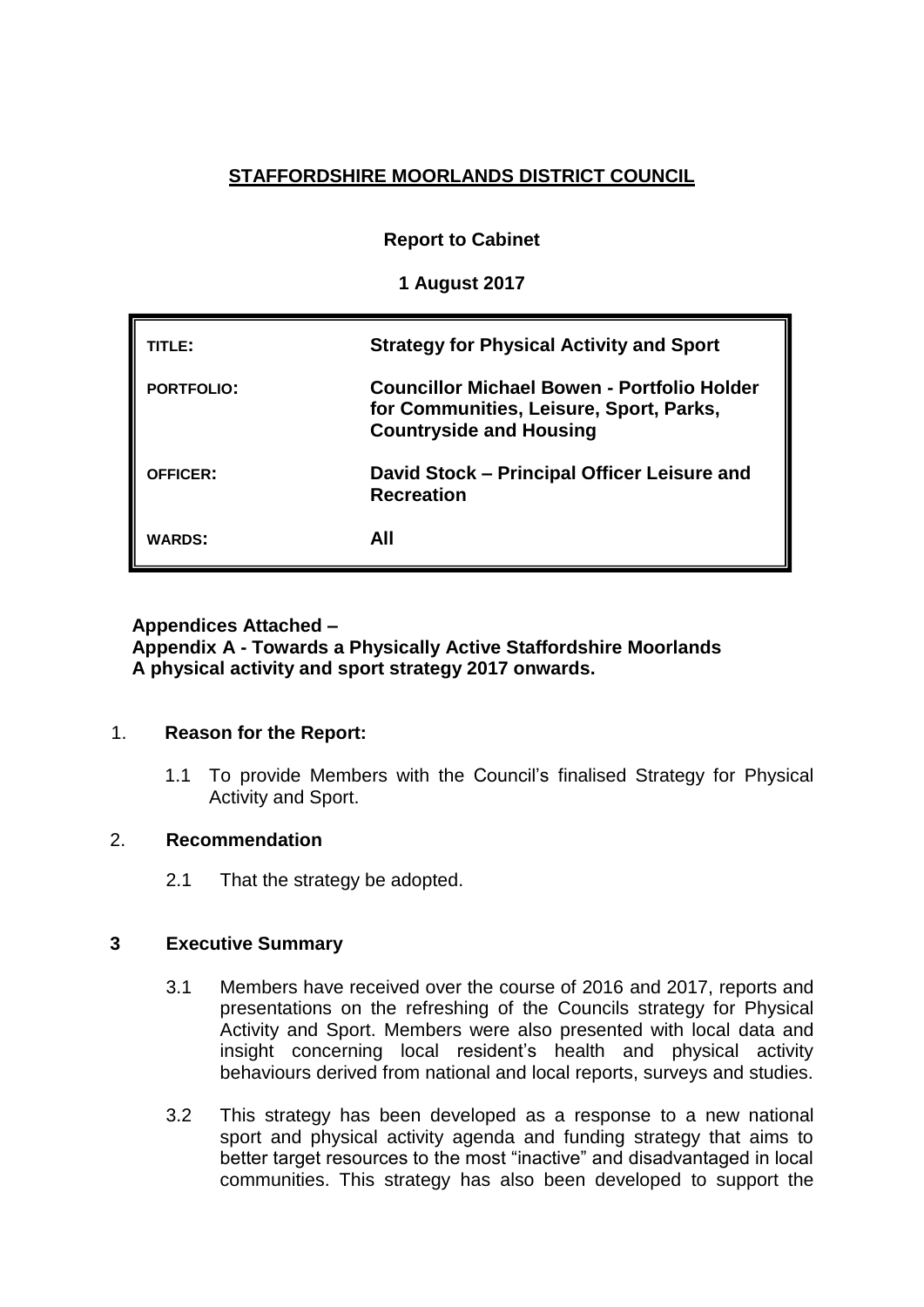Councils Medium Term Financial Strategy (MTFS), to reduce the subsidy levels on Council leisure centres and review how the Council more effectively directs resources for sport and physical activity, in future years. There is some evidence to suggest that Council resources could be better directed, over the coming years to target those in local communities who would benefit most from initial help and support to be more physically active.

- 3.3 In October 2016 Members were provided with a report outlining new national strategies for sport and physical activity from Department for Culture, Media and Sport and Sport England, outlining the national priorities for improving the nation's wellbeing though physical activity and sport. The new national strategies have a greater emphasis on targeting inactive communities and using physical activity and sport as a tool to improve an individual's physical and mental health while developing social and economic benefits for local communities.
- 3.4 Members also received a presentation and verbal report in November 2016 on the physical activity participation levels and health profiles of the local area that provided an outline of the current health and physical activity picture for Staffordshire Moorlands communities, with the main issues including;
	- a. Low levels of participation in physical activity and sport among women / girls, people with disabilities and people on lower incomes.
	- b. The identification of particular geographic areas where residents experience poorer than average health outcomes and where there are multiple social and economic challenges.
	- c. There is an aging population with approximately 50% of the local population being over 50yrs of age
	- d. There are limited networks to formal joint working between different agencies to support the development and joint delivery of physical activity programmes.
	- e. There is a particular network support gap for sports clubs and people with disabilities.
	- f. Only a limited proportion of the local population use local leisure centres on a regular basis.
- 3.5 Following consultation and a review of relevant local data (health profiles, physical activity levels, leisure centre memberships, the local sporting network etc.), key gaps in community access to physical activity and sport were identified and subsequent strategic objectives developed to form the basis of a strategy for the next four to five years.
- 3.6 Members received a report and copy of the draft strategy at the meeting of the Community Select Committee on the 29<sup>th</sup> March, which outlined the key strategic objectives and the Councils key roles to widening access to physical activity and sport over the coming years.
- 3.7 The draft strategy was issued for consultation purposes, to key stakeholders and potential partners to invite comments and views on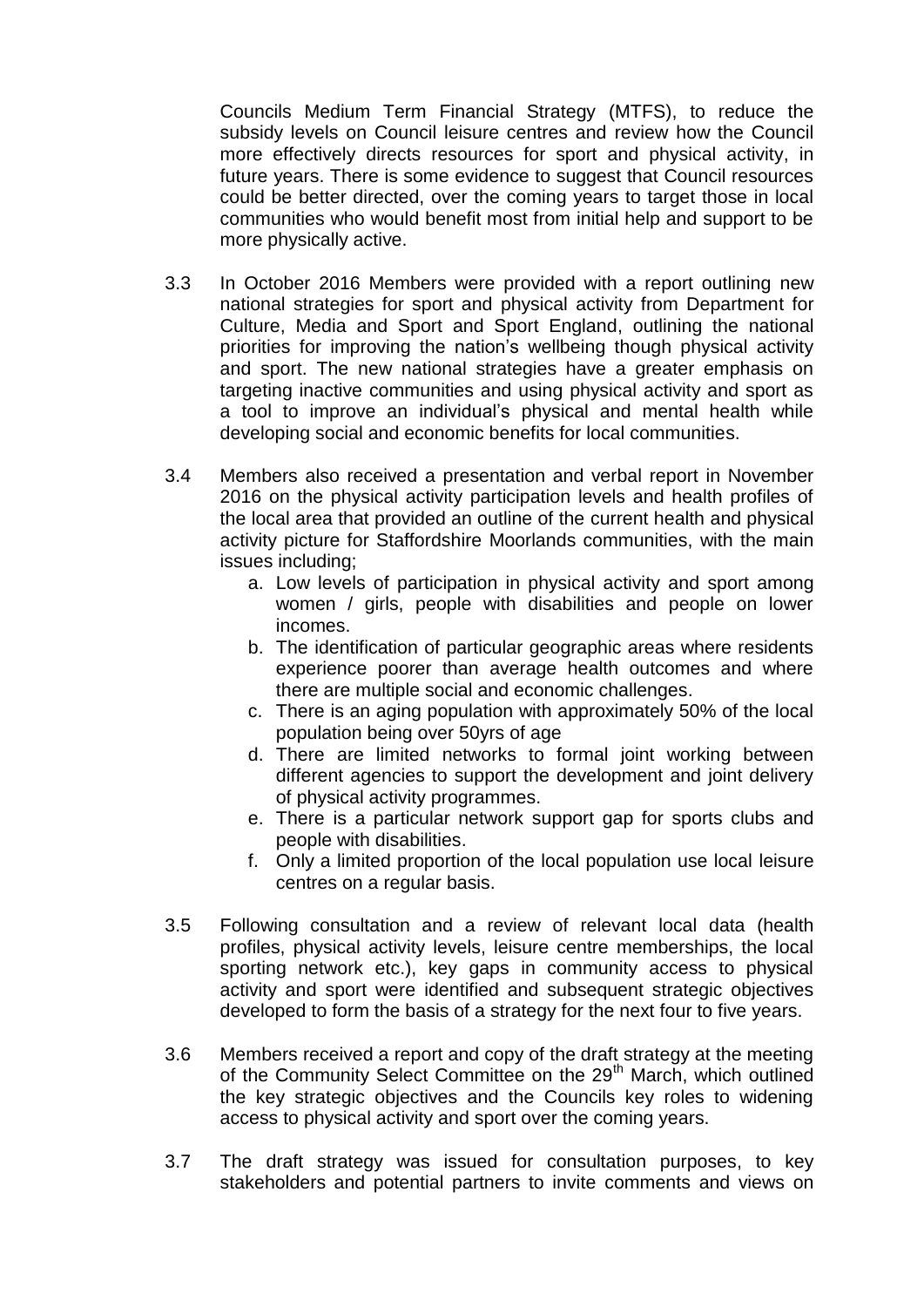the main objectives, scope and priorities. Organisations such as Sport England, Derbyshire Sport, Public Health, National Governing Bodies of Sport, Schools, local sports clubs and other organisations have provided various comments and views on the original draft and these, where appropriate, have been incorporated into the final document.

- 3.8 A final version of the strategy has now been produced, with some minor changes resulting from the consultation.
- 3.9 The strategy will seek to provide and maintain a wide range of physical activity and sporting opportunities for everyone in the Staffordshire Moorlands area. There are also number of priorities that focus on encouraging those in our communities who are inactive, disadvantaged or under represented (in sport and physical activity participation) to adopt a healthy and more physically active lifestyle. To widen access and develop more opportunities for communities to engage in physical activity and sport the strategy identifies 5 key priorities that the council should focus on, with these being;
	- **1. Develop a strong local universal offer for sport and physical activity** to support the "core" local market for physical activity and sport
	- **2. Address participation inequalities, supporting the inactive to become physically active** with a focus on:
		- a. Women and girls
		- b. People with a limiting illness or disability
		- c. People aged 55 years and over
		- d. People in lower social grades (NS SEC 5-8)
		- e. Children and young people aged 5 to 18.
		- f. Young people involved in antisocial behaviour and crime
	- **3 Establishing a 'place based approach' with strategic partners** to improve the health and wellbeing of residents in the areas facing multiple challenges and deprivation:
		- g. Leek (North)
		- h. Biddulph (East)
		- i. Cheadle
		- j. Forsbrook
		- k. Cellarhead
		- f. Endon.

### **4 Maximise physical activity and sporting opportunities using the outdoor and natural environment.**

**5 Supporting our existing club and voluntary sector base** to build local capacity, strengthen their community offer, and encourage diversity.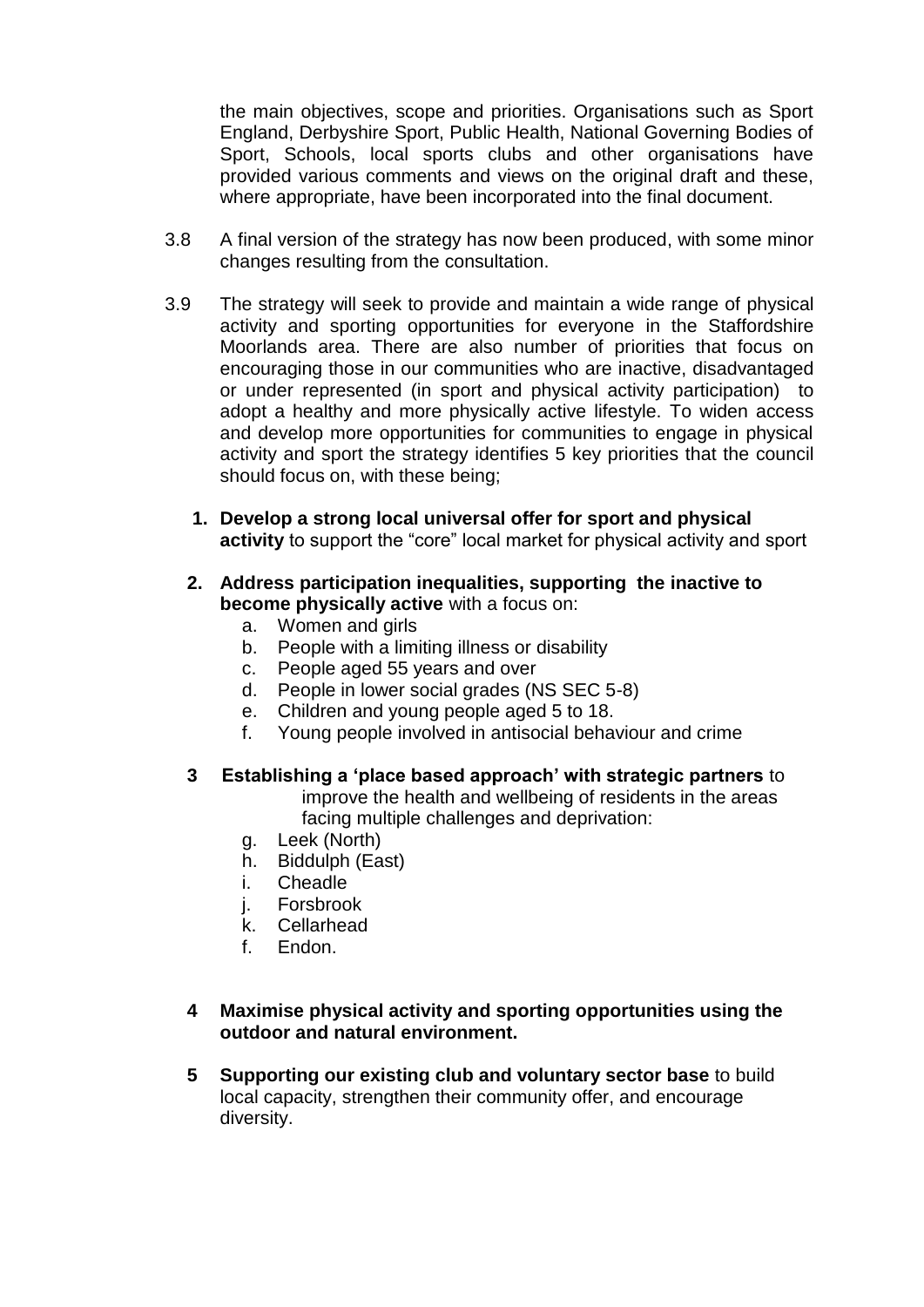- 3.10 To support the implementation of the strategy there will also be a focus on improving the collection and use of relevant sport and physical activity data and information to better inform decisions on spending for programmes and activities.
- 3.11 Developing working partnerships and joint working with Public Health, Education, local social enterprises and the voluntary sector will be critical to maximising the impact of the Councils resources and providing better opportunities for attracting external investment (i.e. grants / partnership funds) for physical activity and sport.
- 3.12 The strategy will be delivered through the implementation of annual delivery plans involving a number of partner agencies, and overseen by a multi agency steering group.

### 4. **How this report links to Corporate Priorities**

4.1 This report links to Aim 1 in the Corporate Plan 2015-19, "To help create a safer and healthier environment for our communities to live and work". It particularly focuses on the key priority for the "provision of sports facilities and leisure opportunities focused upon improving health".

### 5. **Options and Analysis**

- 5.1 Update the Council's Strategy as recommended in line with national strategies.
- 5.2 Do nothing, not recommended as this would limit the ability of the Council, sports clubs and individuals to take advantage of future funding streams and fail to deliver the wider benefits of increased participation in physical activity to our residents..

### 6. **Implications**

### 6.1 Community Safety - (Crime and Disorder Act 1998)

Producing a strategy consistent with the DCMS document would support Community Safety.

6.2 Workforce

None

6.3 Equality and Diversity/Equality Impact Assessment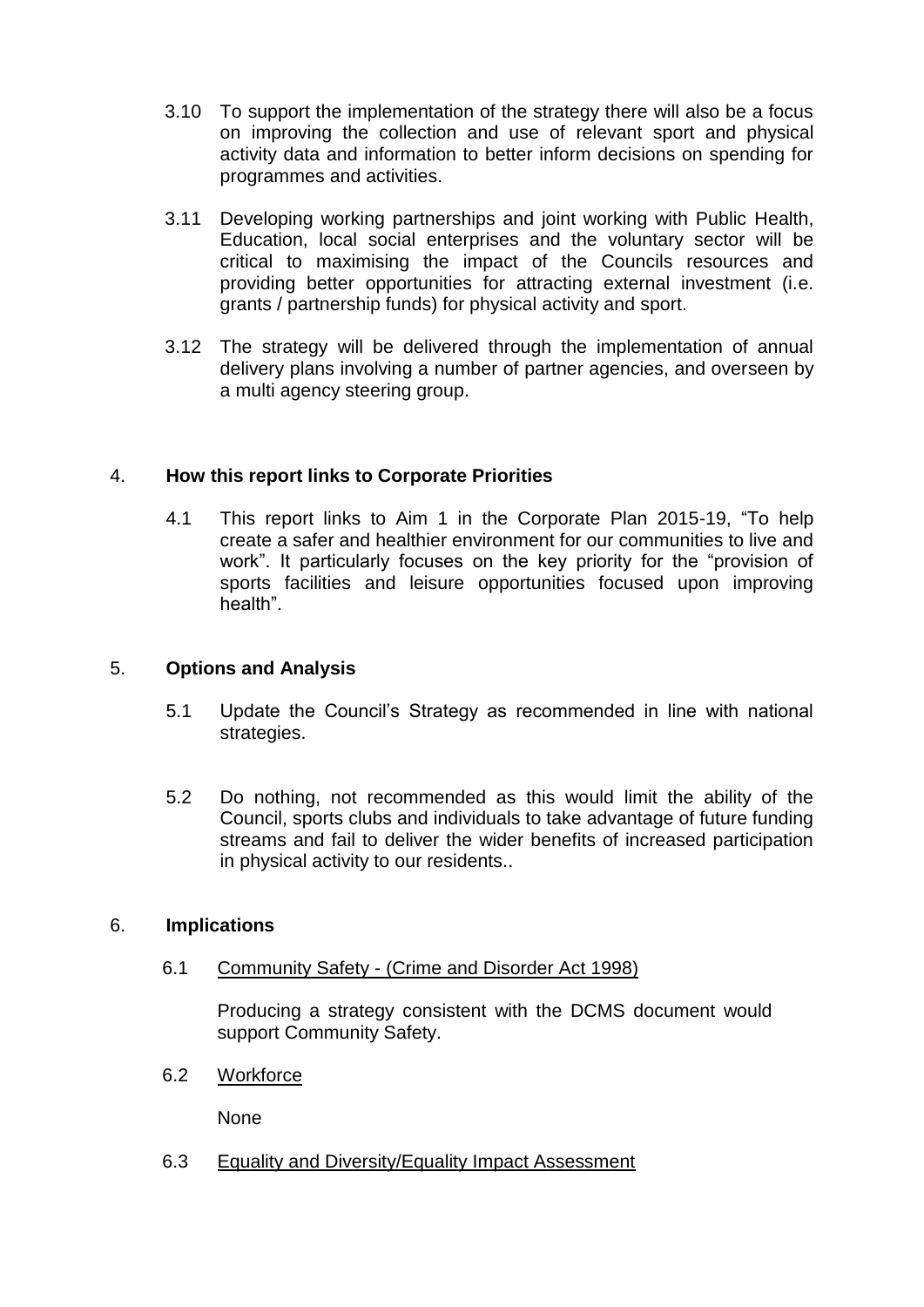This report has been prepared in accordance with the Council's Diversity and Equality Policies.

6.4 Financial Considerations

Costs of production can be contained within existing revenue budgets

6.5 Legal

None

6.6 Sustainability

None

6.7 Internal and External Consultation

Strategy development will involve community consultation.

6.8 Risk Assessment

None

#### 7. **Background and Detail**

- 7.1 In June 2016 Members were provided with a report outlining the Department for Culture, Media and Sport's new Strategy for Sport and Physical Activity and advising of the anticipated subordinate Sport England Strategy. As highlighted at the time the Sport England strategy was published over the summer. Members were also provided with an indicative timeline for developing a local refreshed strategy for physical activity and sport
- 7.2 As reported in June the DCMS strategy set out the government's vision for the future direction of sport and physical activity, its funding priorities and focus on outcomes, being:-
	- 1. Physical wellbeing
	- 2. Mental wellbeing
	- 3. Individual development
	- 4. Social and community development
	- 5. Economic development
- 7.3 In November 2016 members received a presentation and updated verbal report outlining the key data collection and consultation undertaken to establish the base line information from which the new strategic priorities would emerge.
- 7.4 The updating of the Council's strategy was to be undertaken in 4 stages.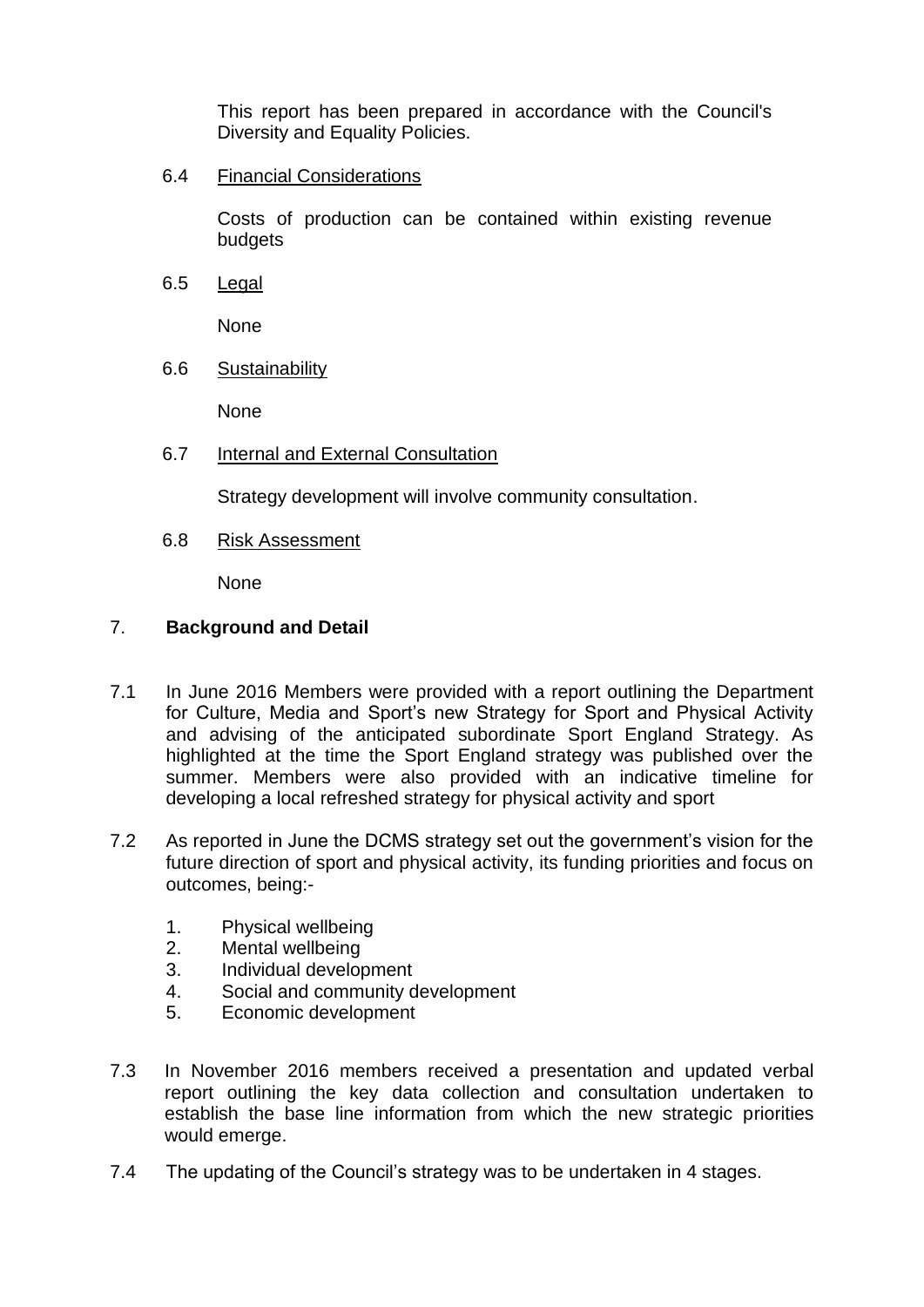Stage 1 reviewed what's been done to date with the objective of identifying any gaps and information/data needs. The aim being to ensure once conclusions and strategic priorities are confirmed at the end of the project there is a clear case for these priorities and the process for identifying them is robust.

Stage 2, was to draw together a 'narrative' for each local authority derived from the data collection and analysis conducted in Stage 1. This information will be shared with this Committee and other key stakeholders. The narrative is intended to include an analysis of the current state of sport and physical activity behaviour in the area; what is known about who plays sport and is physically active (and who isn't) and what differences there might be between different population groups and geographies. It will look at latent demand and what we know about those that would like to play more sport or be more physically active. It will start to identify what the focus of the new strategy should be and why.

Stage 3, a draft strategy was then produced for wider consultation, this will included partner workshops to help validate the findings and encourage involvement.

Stage 4, to present the final documents for sign off by this Committee and Executive.

- 7.5 Some minor amendments have been made to the first draft following, consultation responses from partners and a second review of the local data. The key amendments are;
	- a. Greater reference to connecting the strategy at a policy level with other key and relevant partners
	- b. Emphasis on being "physically" active rather than "active"
	- c. Using sport and physical activity to support reduction in antisocial behaviour and petty crime.
	- d. Ensuring the strategy provides for the growth of sport and those who take part regularly (known as the "core market") as well as those who are inactive.
	- e. Being more explicit about supporting sustainable "behaviour change" in those who are most inactive.
- 7.6 The strategy document as detailed in appendix 1 represents stage 4 of the process and is complete subject to any final amendments.
- 7.7 Parallel with focusing on particular priorities the strategy will ensure that opportunities are developed and maintained for a widest possible range of the Staffordshire Moorlands Community, regardless of age, gender religion etc. It is recognised, however, that there is a need for both a universal service (to maintain and promote physical activity for all sections of the local population) and a bespoke approach targeting particular groups of people and communities where inactivity and poor health is more prevalent. There are some groups within the population who are identified as inactive or who's lives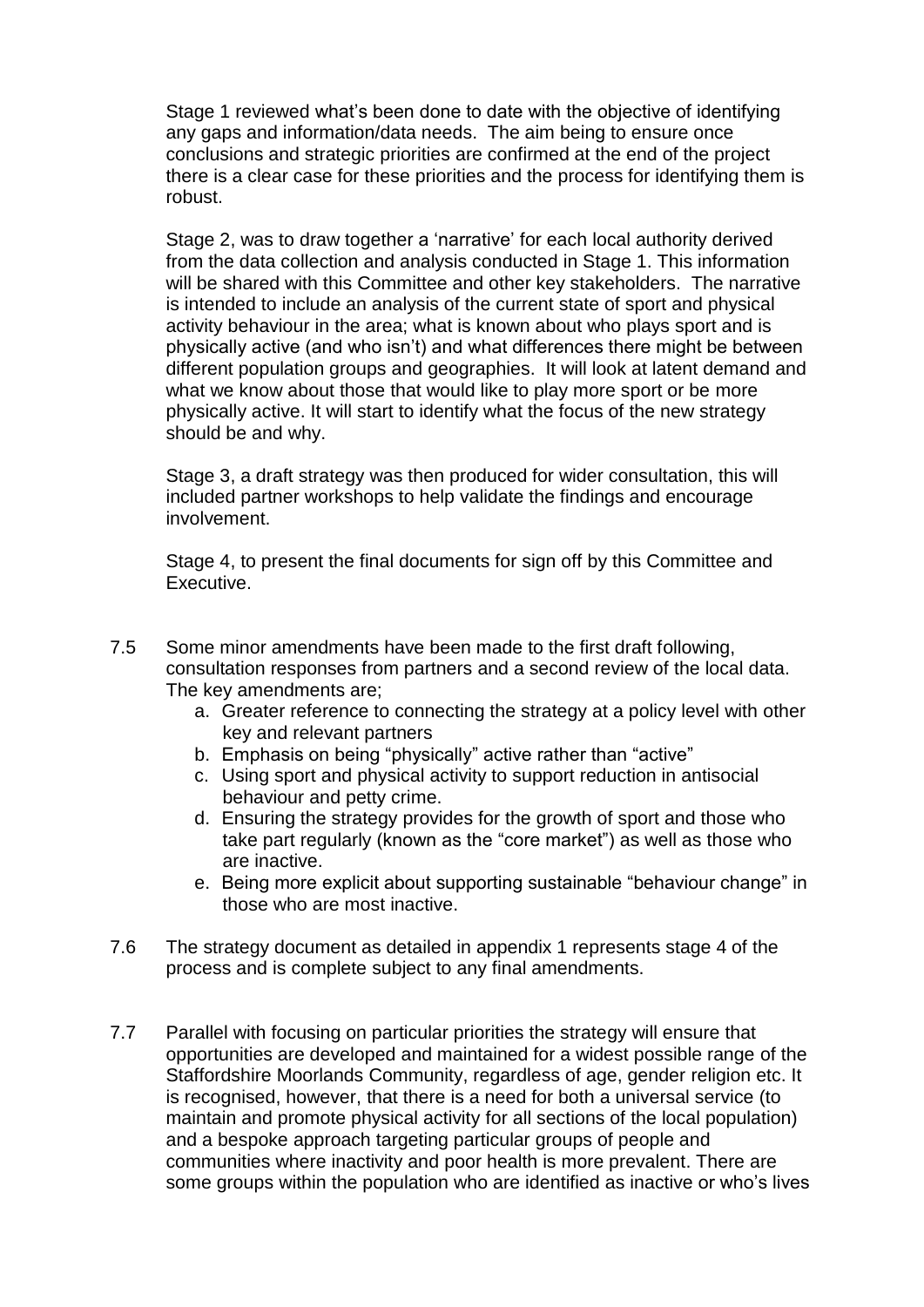would be significantly improved through being physically active and a particular approach (with partners) is required to encourage habitual physical activity and health improvement.

7.8 To widen access, align with national practice and develop more opportunities for inactive people to engage and participate in physical activity and sport, the strategy sets out key priorities for the Council to focus on over the next few years;

## **8.0 A Summary of the Strategy**

**8.1** Appendix 1 provides the full contents of the final strategy. The following summarises the key priorities, approach and areas of focus for the Council over the next few years.

### **8.1 Addressing inequalities and establishing a resilient habit**

Working across the Staffordshire Moorlands the strategy will focus attention and effort on the low participant groups, the most inactive and those who would benefit most from engagement and participation in physical activity.

- a. Women and Girls
- b. People with a limiting illness or disability
- c. People aged 55 years and over
- d. Children and young people aged 5 to 18
- e. Young people involved in antisocial behaviour and crime

## **8.2 A Place based – Targeted Approach**

- 8.2.1 The strategy will attempt to create and maintain physical activity and sporting opportunities for all places across the Staffordshire Moorlands. There will be, however, places within the district in which the Council, with other partners, will focus some resource in a multi agency approach. These places are particular pockets of the district where residents experience poorer than average health outcomes
- 8.2.2 Establishing a "place based approach" that combines resources from different sectors (education, health, business etc.) into our priority places that should include: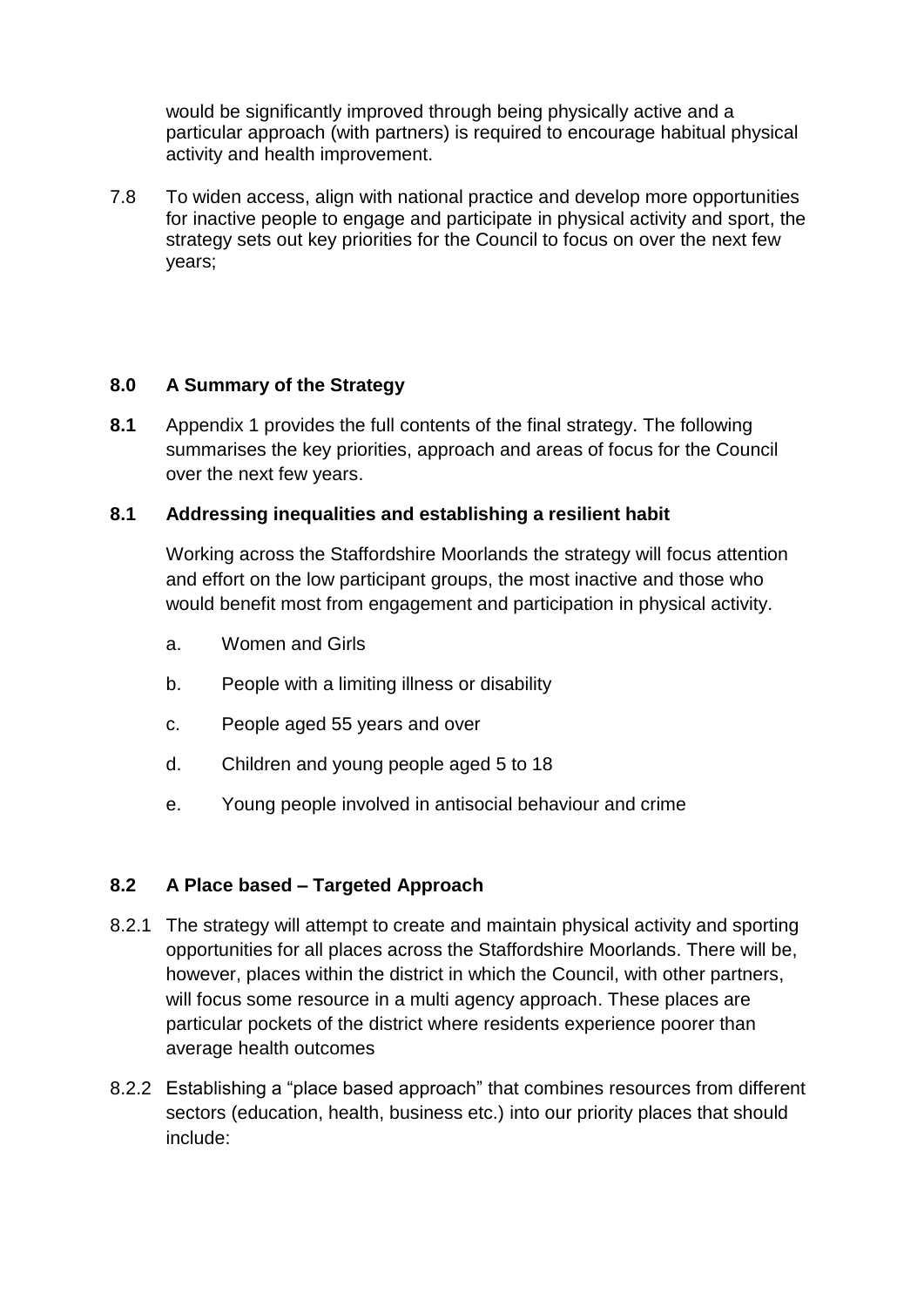- a. Leek (North)
- b. Biddulph (East)
- c. Cheadle
- d. Forsbrook
- e. Cellarhead
- f. Endon
- 8.2.3 When providing programmes and activities within these places, particular attention will be paid to both improving the health of local people and using sport and physical activity as a means to reduce antisocial behaviour and petty crime, especially among young people.

### **8.3 Widening, where appropriate and possible, the offer made through local leisure and sports facilities**

- 8.3.1 A review of leisure facilities will be undertaken during 2017 as part of an options appraisal to inform decisions on future sports facility provision. This will be subject to a separate report, but the review will seek to support the Councils Medium Term Financial Plan to eliminate the subsidy on Council owned leisure centres, while at the same time identifying new methods of providing access to sports facilities that meets local demand.
- 8.3.2 The strategy will look to develop partnerships with third parties (public, private and voluntary sector) and develop access to underused assets (e.g. school sports facilities,) for use by local communities.
- 8.3.3 The programme of activities and opportunities within leisure facilities should be customer led, and where resources are required, they should be targeted towards those activities and local communities whose health would benefit most.

## **8.4 Building the capacity of local clubs, social enterprises and community interest companies to support the delivery of the strategy**

- 8.4.1 To increase local delivery capacity we will;
	- Maximise local voluntary sector as a resource to support an increased and wider variety of sport and physical opportunities for local communities.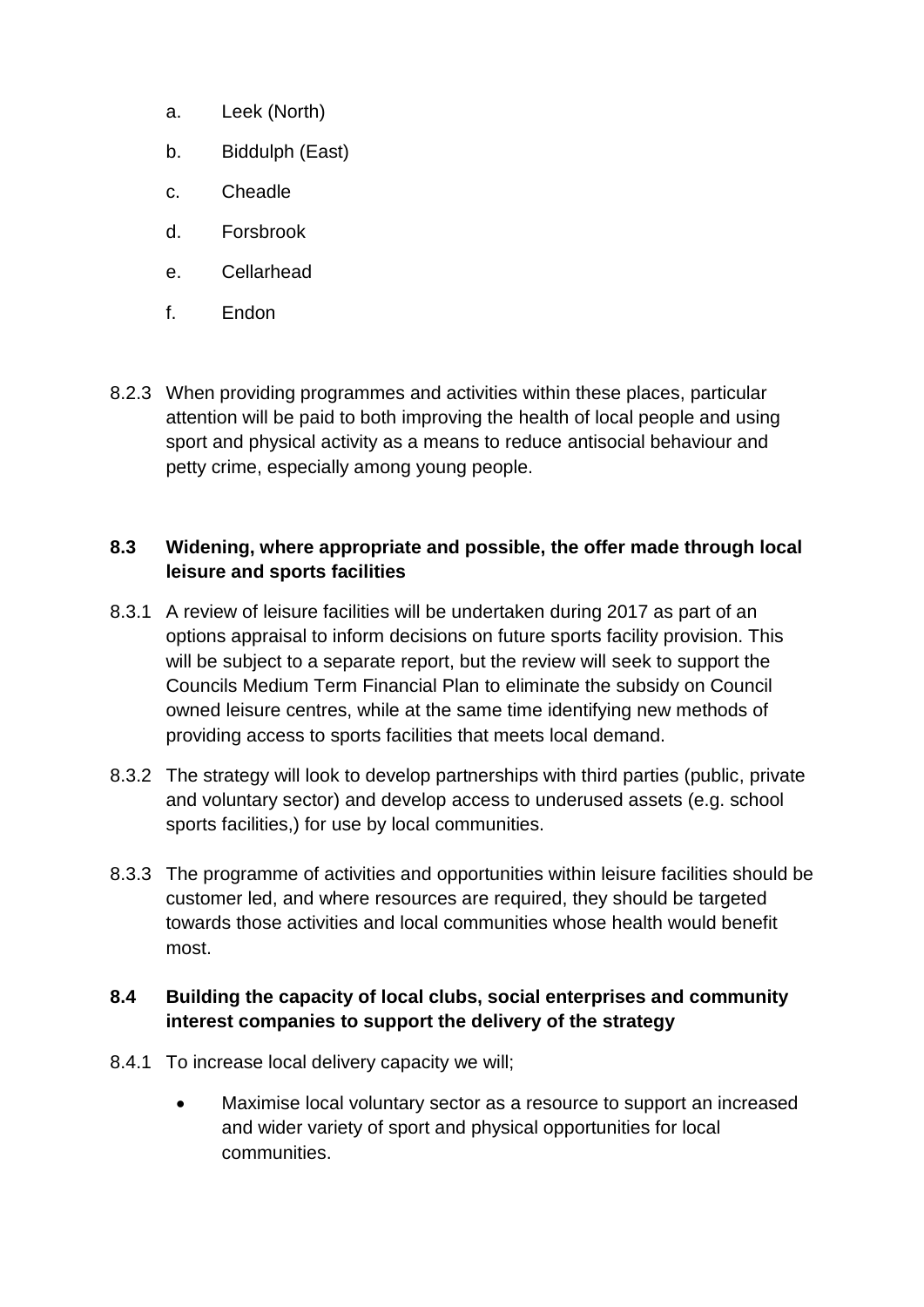- Help to develop a larger base of volunteers, coaches and officials in the local sports club network.
- Develop a platform for enhanced networking and communication opportunities between clubs and the wider sport and physical activity environment, using appropriate technology and modern communication methods.

## **8.5 Building understanding of the needs of our priority groups and places**

8.5.1 Delivering the strategy will require a commitment to maintain research and consultation into the physical activity behaviour, barriers and enablers of priority audiences with a particular need around young and older people and the communities in the priority "places"

### **8.6 Widening the network of partners**

- 8.6.1 There will be a requirement to engage with a wider range of appropriate partners that are working with the priority groups and in the priority places. E.g. charities, social enterprises, Age UK, sheltered housing providers etc. Working with them will aid sustainability for local programmes and activities and increase the impact outcomes for those residents.
- 8.6.2 Developing and maintaining a cross sector business case for sport and physical provision that demonstrates wider social, health and economic benefits, will be critical to sustaining new and ongoing external investment for physical activity and sport.

## **8.7 Making the most of green and open spaces**

- 8.7.1 Make better use of our parks, open spaces and the outstanding natural environment in meeting the needs of the priority audiences and places by;
	- Raising awareness of physical activity and the opportunities to be active in the Staffordshire Moorlands
	- Build greater awareness of the benefits of physical activity across services and partners and establish physical activity campaigns and projects, using the outdoor environment.
- 8.8 The strategy in appendix 1 provides further information on the core priorities, the evidence underpinning the objectives, leadership and the role of Staffordshire Moorlands District Council in the delivery of the strategy.

## **9.0 Delivery and Performance Monitoring**

9.1 The objectives and priorities set out within the strategy will be delivered through annual action / delivery plans managed through the Councils Operational Services team. The plans will involve contributions from strategic